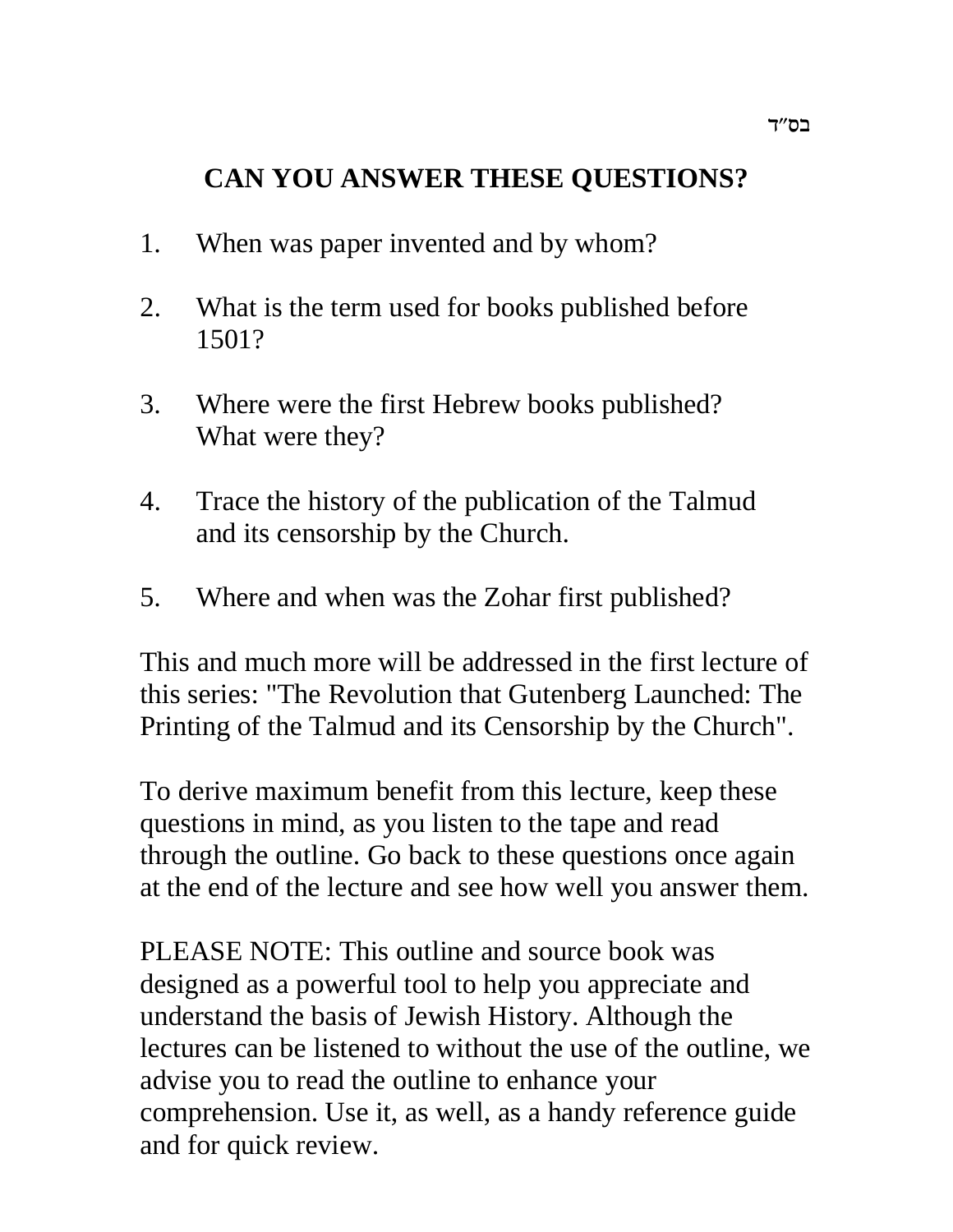### THE EPIC OF THE ETERNAL PEOPLE Presented by Rabbi Shmuel Irons

### Series IX Lecture #1

### THE REVOLUTION THAT GUTENBERG LAUNCHED: THE PRINTING OF THE TALMUD AND ITS CENSORSHIP BY THE CHURCH

#### $\mathbf{I}$ . The Soncino Publishing House

 $A<sub>1</sub>$ 

אברך ד' אשר יעצני חזקני ואמצני לקרבה אל מלאכת עבודת הקדש הזאת ולהתחיל ולגמור מסכת ברכות זו עם פי' רש"י ותוספו' ופסקיהן והמשניות עם ביאור הרמבם ז"ל והמרדכי גדול עם השתדלות והשגחה בכל פרטים הצריכים לשלמות מלאכה זאת . . . וסיימתיה פה עיר שונצין היום עשרים לחדש טבת שנת גמר"א . . . יהושע שלמה בן הח"ר ישראל נתן יצ"ו איש שונצינו. דברי המדפיס אחר פי' המשניות להרמב"ם למס' ברכות נדפס בשנת רמ״ד

I bless Hashem, who has advised and strengthened me, and gave me encouragement to draw close to this Holy service to begin and complete this tractate of Berachos with the commentaries of Rashi and Tosefos, the rulings (*piskei*) of Tosefos, the Mishna with Rambam z"I's commentary, and the full commentary of the Mordechai. This was done with all of the efforts and Divine Providence in each of the details that is necessary to complete such a task.... I finished it here, the city of Soncino, this twentieth day of the month of Teves, in the year  $(5)$ 244 (the numerical value of the Aramaic word, *gemora*). ... Yehoshua Shlomo ben Yisrael Nassan, of Soncino. **Publisher's comments to the** Soncino edition of the tractate Berachos 1484

 $\mathbf{B}$ 

אחר בלותי וזקנתי נתיאשתי להדפיס עוד בכתב ישראל ולא בכתב יוני וגם ברומי ובלשונותם אשר בשלשתן בימי עלומי חנני ד׳ בהם חסד. הקדמה מגרשם שונצינו לפי׳ רש״י על התורה הנדפס בשנת רפ״ו

After having become worn out and aged, I gave up hope of publishing any more, neither in Hebrew nor in Greek, Latin or Italian, which Hashem in His kindness granted me [the opportunity] in my youth. Gershom Soncino, Preface to Rashi's commentary which was published in the year 1526

 $\mathsf{C}$ 

ועל ידי גרשם איש שונצין בן הח"ר משה בן החכם המופלג הר"ר ישראל נתן בן שמואל בן הר"ר משה ז"ל והוא נלחם בעיר פיר"ט נגד הרשע פר"ה יואן די קאפישטראנו וגרש אותו עם כל חילו משם והוא היה דור חמישי להר״ר משה משפירא הנזכר מתוספות מטוך. ובשנת שנים עשר למלך האדיר סולטאן סוליימאן ירום הודו בקוסטאנטינא הקריה . . . . והוא יתברך יאצל מהוד יפעתו על המחכה ומקוה לחסדו וידריכני באמתו וילמדני כאשר מימי עלומי מחיל אל חיל הוליכני יגעתי ומצאתי ספרים היו סתומים וחתומים מאז והוצאתים לעין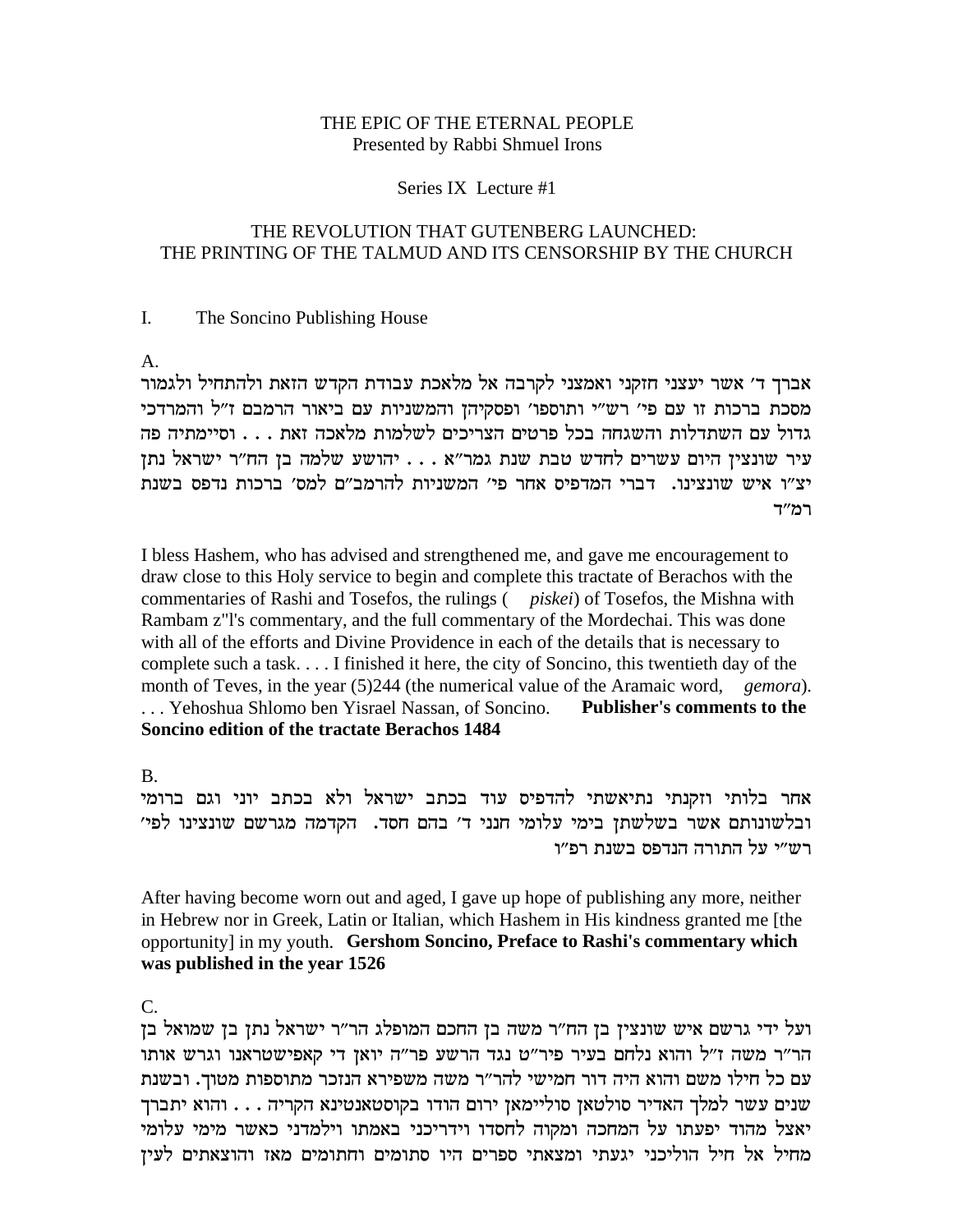השמש הזאת יזהירו כזוהר הרקיע כמו התוס׳ מטוך על ר״י ור״ת הלכתי עד צרפת וקמברי וזיניברה אל חדרי הורתם למען זכות בהם את הרבים כי בספרד ובאיטליא ובכל הארצות לא שמענו רק משאנץ של ר' פרץ ורבי שמשון וחבריהם, ודפסתי ספרים עד אין קץ בתורתינו הקדושה זולתי עשרים ושלש מסכתות הנהוגות בישיבות עם פי׳ רש״י והתוס׳ והנה מדפיסי ויניציאה העתיקו מהדפוס שלי ובזולתם שמו מאשר מצאו. דחה דחוני לנפול והד׳ עד כה עזרני ואף כי ירוט הזמן בוגד נגדי כל עוד רוחי בקרבי אל אחדל לתקן ספרים להקל הטורח למעיינים בהם ולהגיה חשכם כיד ד׳ הטובה עלי אף כי יומי רד מאד ובאתי לארץ נכריה אלי נמשלתי כבהמות נדמו ד׳ יתעלה יהיה עוזר לי ויכלכל את שיבתי ויזכור לי לטובה מה שכלכלתי לאנוסי ספרד ובפרט פורטוגאל ובכל מאדי העירותי עד למות נפשי למען הצילם מיד שוסיהם ולהדריכם לחסות בצל ש–די ותחת אברתו להתלונן כיום הזה.  $\qquad \qquad$ הקדמה מגרשם שונצינו לס׳ מכלול להרד״ק הנדפס בשנת רצ״ג

. . . and through Gershom Soncino, the son of the scholar, R. Moshe, the son of the outstanding scholar, R. Yisrael Nassan ben Shmuel ben R. Moshe z"l. It was this Moshe who battled against the evil friar, John of Capistrano, and chased him and his entourage out of the city of Fuerth. He was a fifth generation from R. Moshe of Speyer (Shapiro), who is mentioned in the Tosefos Touques (Toch). In the twelfth year of the glorious king, Sultan Suleiman, may his splendor be magnified, in the city of Constantinople, . . . May Hashem Yisbarach radiate His splendor upon he who longs and hopes for His kindness. May He guide me through His truth and teach me, as He has done since my youth, may He lead me from strength to strength. I have toiled and found (see Megilla 6b). *Sefarim* were then closed and sealed and I brought them to see the light of day. May they shine like the brilliance of the firmament. One example is the Tosephos Touques which is composed [mainly] of the opinions of Rabbainu Yitzchak (Ri) and Rabbainu Tam. I traveled to France, Chambery, and Geneva (Savoy-Southeastern France), to the area of their conception, in order to bring merit to the community. For in Spain, Italy, or any of the lands, we have only heard of [the great reputation] of the city of Sens and of Rabbainu Peretz, Rabbi Shimshon and their colleagues. I have published *sefarim* of our holy Torah [seemingly] without limit, besides the twenty three tractates, which consist of those tractates that are regularly studied in the yeshivas, [which I published] together with the commentaries of Rashi and Tosefos. **Behold, the publishers of Venice (Daniel Bomberg and Corniel Adelkind) copied from my press. As to the other tractates, [which they published], they placed in the page those commentaries that they were able find [on their own].** [My enemies] attempted to topple me, but Hashem has helped me out up until now. Even though the times have imposed hardships upon me, as long as my spirit is contained within me, I will not cease from restoring *sefarim* in order to ease the burden of those who carefully study them, and [I will continue] to brighten their darkness, to the extent that the power of G-d's goodness towards me will allow, though my days are extremely difficult and I have come to a foreign land in which I am as vulnerable as an animal. May Hashem, the Exalted, be a source of help for me and support my old age and remember me for good because of how I supported the forced converts of the Iberian peninsula, especially those of Portugal. With all my power, I aroused myself, even risking my life, in order to save them and to guide them to seek the protection of G-d's shade and to rest under His wing as they are this very day. **Gershom Soncino, Preface to Sefer Michlol of Radak, published in the year 1533**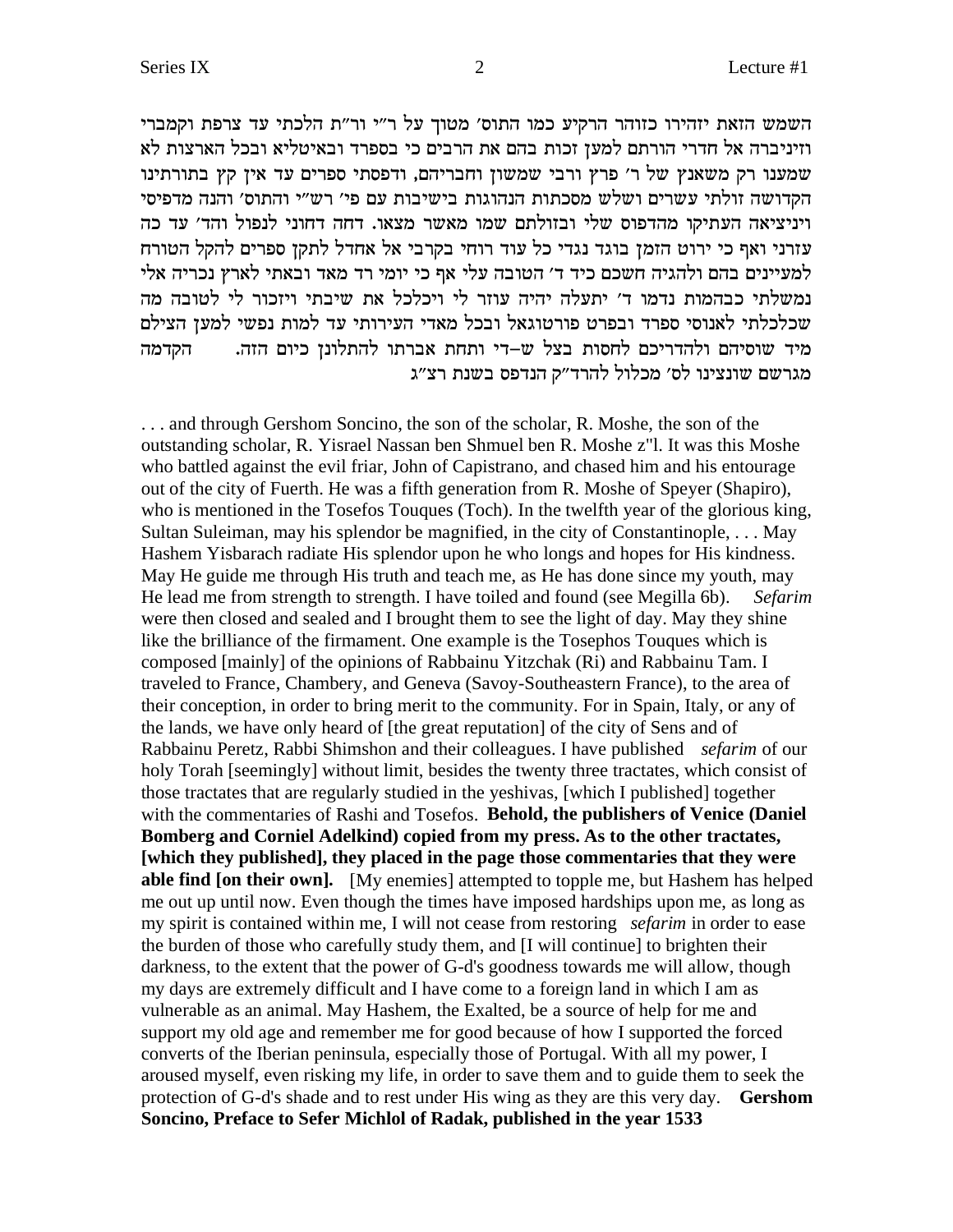D.

הרחיב ד' לי אני משה שונצינו הביאני המלך מלכו של עולם בחדרי שרים רבים ונכבדים נדיבי עמים הוציאו ממסגר נפשי מתוך עוני שמו עלי עין פקוחה ויד אמונה פתוחה והמלאכה בידי נכונה והותר בהשלמת הדפסת הספר הזה ילקוט הנקרא שמעוני פה שאלוניקי אשר תחת ממשלת סולטן סולימן יר"ה שנת הרפ"ו ליצירה. תהקדמה ממשה שונצינו לס׳ ילקוט שמעוני הנדפס בשנת רפ״ו

Hashem has made my life comfortable, I, Moshe Soncino. The King, the King of the entire world, has brought me to the chambers of many noblemen and honorable gentlemen, the gracious of the nations. They have released my soul from suffering and have placed a watchful eye over me. A dependable hand is open [to support me] and the work that I have is more than enough to support me. [I am writing this on the occasion of] finishing the printing of this sefer, Yalkut Shimoni, here in the city of Salonika, which is under the rule of the Sultan Suleiman, may his splendor by exalted, in the year 5286 from the Creation (1526). Moshe Soncino, Preface to Yalkut Shimoni, 1526

## $E_{\rm c}$

בחדש יינארו שנת פר"ה בא משדה רומא לוויניזיייא מומר מאראנו כל היום דברים לא כן על ד' ותורתו ונגד בני עמנו ברשע ידבר בנערינו ובזקננו ידלג כשור נגח ויצר לישראל מאד על חולמותיו ועל דבריו ויהי היום ואני בבית חורף מסיר דניאל בוויניזייא ואדבר אליו עסקי סחורה בחברת קורניליו ישראל וקמלו יוני ומשרת פיינדרי ושם אתנו הערטילאי אשר בכל פה ידבר נבלה הלאני לכתוב עמו שירים . . . ואלך אל חנות בשם אחד ואכתוב בנחץ אלו מעט דברים .... אדם זמם לכתוב שירים ואשתומם מהצירים ואדם אין אין לו עין לראות אך נדמו נדמה לעלות בתחומי רומ"ה נפל עד תהומה . . . מה תרים קול בכל מכל, אף אין כל כי חסרת כל, ומה היה לך להתגדל עלי בהראותך זוהמת קולמוסך אשר הקיאות וכמעט שלא עשיתי ערב ושתי, אחרי חשבתיך חכם ואתה פתי, כמעט עשיתי שתי וערב בהתבונני גאותך וסכלותך מבערב . . . ספר משלי עפר ודינה נדפס ברימיני שנת רפ"ה מאת גרשם שונצינו

In the month of January, in the year 1525 (Pereh (wild donkey) in Hebrew), an apostate Jew, a marrano, came from Rome to Venice. All day he would speak up against Hashem and His Torah and against the members of our nation . . . Gershom Soncino

#### II. The Censorship of the Talmud

#### $A_{1}$ Yeshu HaNotzri

משנה. מצאו לו זכות – פטרוהו, ואם לאו – יצא ליסקל, וכרוז יוצא לפניו: איש פלוני בן פלוני יוצא ליסקל על שעבר עבירה פלונית, ופלוני ופלוני עדיו, כל מי שיודע לו זכות – יבא וילמד עליו. גמרא. אמר אביי: וצריך למימר: ביום פלוני, ובשעה פלונית, ובמקום פלוני, דילמא איכא דידעי, ואתו ומזים להו. וכרוז יוצא לפניו, לפניו – אין, מעיקרא – לא. *והתניא:* בערב הפסח תלאוהו לישו הנוצרי, והכרוז יוצא לפניו ארבעים יום: ישו הנוצרי יוצא ליסקל על שכישף והסית והדיח את ישראל, כל מי שיודע לו זכות יבוא וילמד עליו. ולא מצאו לו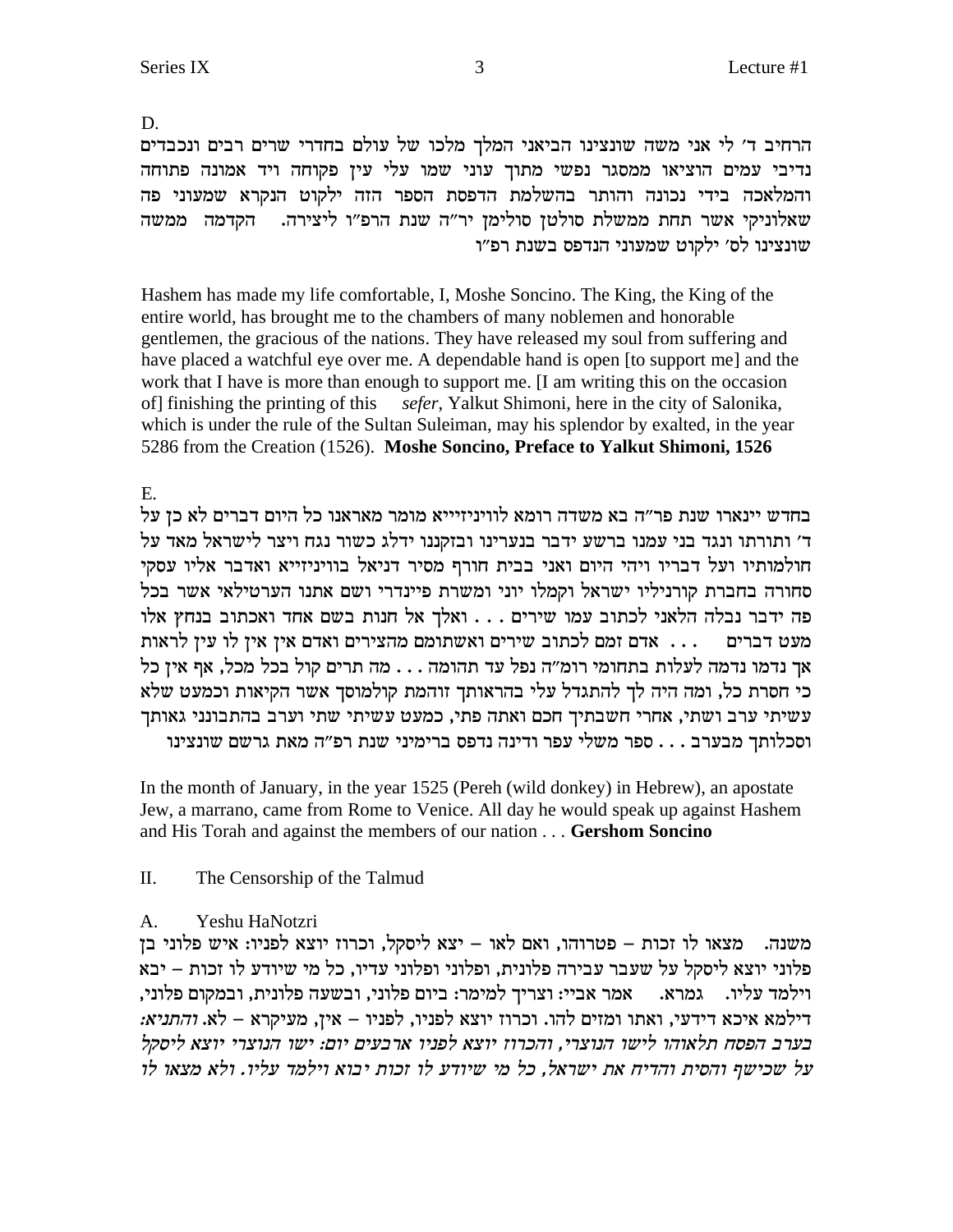זכות ותלאוהו בערב הפסח. – אמר עולא: ותסברא, ישו הנוצרי בר הפוכי זכות הוא? מסית הוא, ורחמנא אמר לא תחמל ולא תכסה עליו! אלא שאני ישו דקרוב למלכות הוה. תנו רבנן: חמשה תלמידים היו לו לישו הנוצרי, מתאי, נקאי נצר ובוני ותודה. אתיוה למתי, אמר להו: מתי יהרג? הכתיב מתי אבוא ואראה פני אלקים! – אמרו לו: אין, מתי יהרג דכתיב מתי ימות ואבד שמו. אתיוה לנקאי, אמר להו: נקאי יהרג? הכתיב ונקי וצדיק אל תהרג! – אמרו לו: אין, נקאי יהרג, דכתיב במסתרים יהרג נקי. אתיוה לנצר, אמר: נצר יהרג? הכתיב ונצר משרשיו יפרה! – אמרו לו: אין, נצר יהרג, דכתיב ואתה השלכת מקברך כנצר נתעב. אתיוה לבוני, אמר: בוני יהרג? הכתיב בני בכרי ישראל! – אמרו לו: אין, בוני יהרג, דכתיב הנה אנכי הורג את בנך בכרך. אתיוה לתודה, אמר: תודה יהרג? הכתיב מזמור לתודה! – אמרו לו: אין, תודה יהרג, דכתיב זבח תודה יכבדנני. סנהדרין דף מג.

### $\mathbf{B}$ .

תנו רבנן: לעולם תהא שמאל דוחה וימין מקרבת. לא כאלישע שדחפו לגחזי בשתי ידים, *ולא* כיהושע בן פרחיה מאי היא? כדקטלינהו ינאי מלכא לרבנן אזל יהושע בן פרחיה וישו לאלכסנדריא של מצרים. כי הוה שלמא שלח ליה שמעון בן שטח: מיני ירושלים עיר הקדש ליכי אלכסנדריה של מצרים: אחותי, בעלי שרוי בתוכך ואנכי יושבת שוממה. קם אתא ואתרמי ליה ההוא אושפיזא, עבדו ליה יקרא טובא. אמר: כמה יפה אכסניא זו. אמר ליה: רבי, עיניה טרוטות. אמר ליה: רשע! בכך אתה עוסק? אפיק ארבע מאה שיפורי ושמתיה. אתא לקמיה כמה זימנין, אמר ליה: קבלן! - לא הוי קא משגח ביה. יומא חד הוה קא קרי קריאת שמע, אתא לקמיה. סבר לקבולי, אחוי ליה בידיה. הוא סבר: מידחא דחי לי. אזל זקף לבינתא והשתחוה לה. אמר ליה: הדר בך! – אמר ליה: כך מקובלני ממך: כל החוטא ומחטיא את הרבים אין מספיקין בידו לעשות .<br>תשובה. ואמר מר: ישו כישף והסית והדיח את ישראל. סנהדרין קזו

#### **Ben Satada**  $C_{\cdot}$

העדים ששומעין מבחוץ מביאין אותו לבית דין, וסוקלין אותו. *וכן עשו לבן סטדא בלוד,* - ותלאוהו בערב הפסח. – בן סטדא? בן פנדירא הוא! – אמר רב חסדא: בעל – סטדא, בועל פנדירא. – בעל פפוס בן יהודה הוא! – אלא: אמו סטדא. – אמו מרים מגדלא נשיא הואי! – כדאמרי בפומבדיתא: סטת דא מבעלה. סנהדרין דף סז.

#### $III.$ The Burning of the Talmud

#### $A<sub>1</sub>$ The Burning of 1242

שאלי שרופה באש לשלו׳ אבליך המתאוים שכן בחצר זבוליך. השאפים בעפר ארץ והכאבים המשתוממים עלי מוקד גויליך. הולכים חשכים ואין נגה וקוים לאור יומם עליהם אשר יזרח ועליך. . . . איכה נתונה באש אוכלה תאכל באש בשר ולא נכוו זרים בגחליך . . . עוד תגזרי לשרוף דת אש וחקים ולכן אשרי שישלם לך גמוליך . . . קינה על שרפת התלמוד בפאריז בשנת ה׳ אלפים וב׳ שנתחבר ע״י רבינו מאיר מרוטנבורג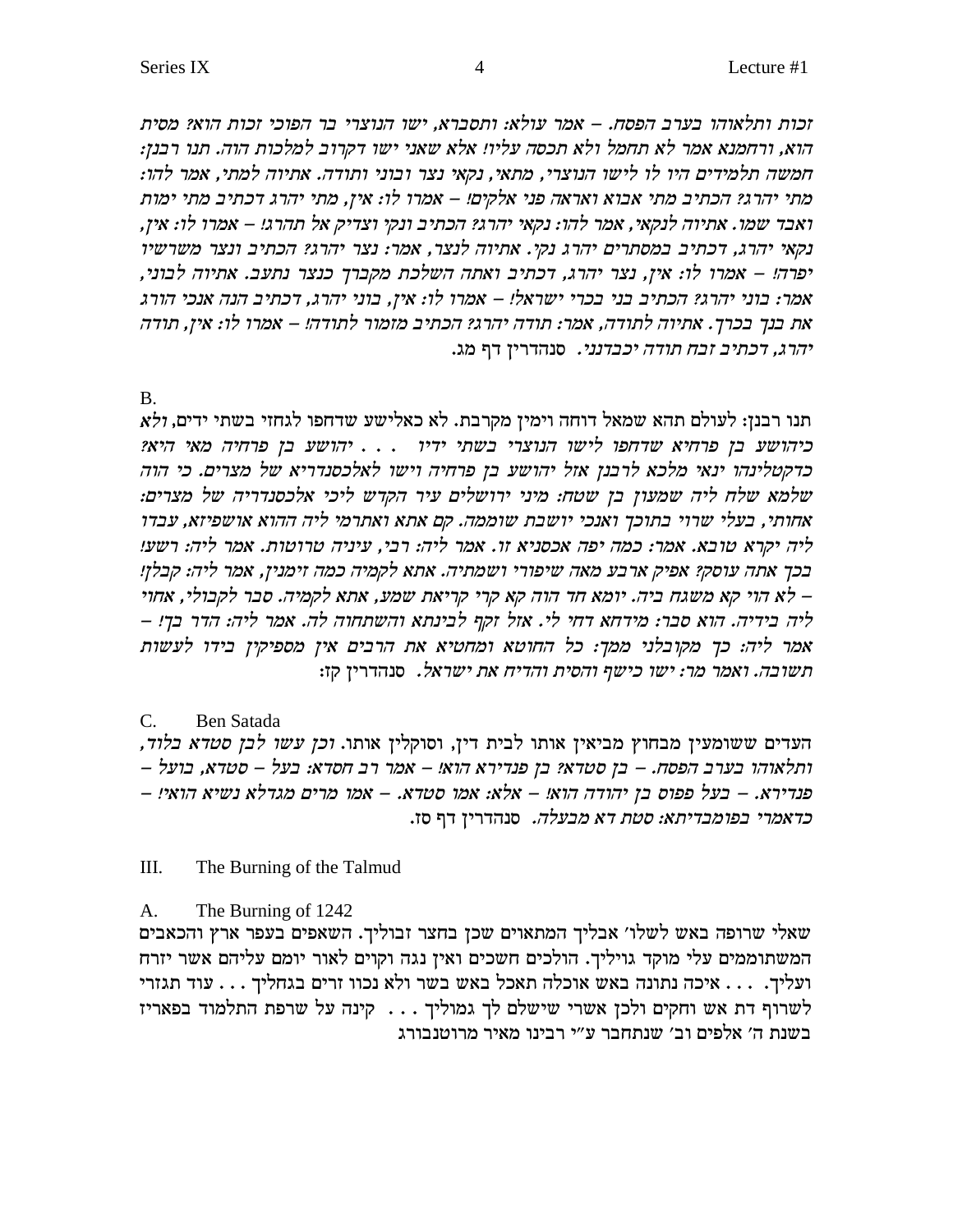Oh [Torah], that has been consumed by fire, seek the welfare of those who mourn over you, of those who yearn to dwell in the courty and of your habitation, of those who gasp for breath as they lie in the dust of the earth, who are pained and are bewildered over the holocaust of your parchments. They grope in the dark, bereft of light. [Indeed,] they await daylight that will shine upon them and you.... How was it that [you, Oh Torah] given by G-d, the Consuming Fire, should be consumed by the fire of mortals, and that the heathens were not singed by your coals? . . . Moreover, you (Oh Torah,) even decreed the burning of your laws and statutes which were given by fire. Therefore, fortunate is he who will requite you.... Lamentation over the burning of the Talmud in Paris, on June 17, 1242, composed by Rabbainu Meir of Rothenberg

#### $B<sub>1</sub>$ The Burning of the *Sefarim* in Portugal in 1497

ונתגרשו כל היהודים שבפורטוגאל בגזרת מלך מנואל ימח שמו וזכרו ולא די זה אלא שצוה ליקח כל הספרים שבמלכותו אחר שצוה ליקח הבנים והבנות והבתי כנסיות והנחתי כל ספרי בעיר פורטו בגזרת המלך ושמתי עצמי בסכנה עמי ללישבונה פי׳ התורה שחברתי עם פי׳ מס׳ אבות ופי׳ ה׳ מגלות עם חבור צרור הכסף שמדבר בדינים שחברתי בימי נעורי וכשהגעתי ללישבונה תותב"י באו אלי היהודים ואמרו לי שהעבירו קול במחנה כל יהודי שימצא עמו ספר או בתפילין שימות ומיד קודם שנכנסתי למלון שהיה מחוץ לעיר הולכתי אלו הספרים בידי והלכו עמי שני יהודים וחפרו תחת זית א׳ וקברום שם. ר׳ אברהם סבע בהקדמת פירושו לס׳ רות כ״י

Through the decree of King Manuel, may his name and memory be blotted out, all of the Jews of Portugal were [to be] forcibly exiled. Not only that, but he commanded that all of the *sefarim* (Hebrew holy books) be confiscated. This he did after he had abducted the boys and girls and had expropriated the synagogues. Because of the king's decreee, I left all of my sefarim in the city of Porto. I risked my life by taking with me to Lisbon my commentary to the Torah together with my commentaries to the tractate Avos and the five *megillos* (Ruth, Shir HaShirim, Koheles, Eichah, Esther) and my composition, *Tzeror HaKesef*, a compilation of *dinim* (laws) that I had composed in my youth. When I reached Lisbon, the Jews informed me that they had made a public announcement that any Jew found with a *sefer* or with *tefilin* would be immediately put to death. Before I entered the inn, which was located outside the city, I brought the seforim that I was carrying, and, together with two Jews who accompanied me, dug a cavity under an olive tree and buried the *sefarim* there. **Ray Avraham Saba, Preface to his commentary to** the Book of Ruth

#### The Burning of Sefarim in 1553  $C_{\cdot}$

והדפסתי חיבורי זה פעם אחת בונציה, ובראש שנת "כי המר שד"י לי" גזרה מלכות  $(1)$ רומי ושרפו התלמוד והאגדות של הר׳ יעקב בן חביב ז״ל (עין יעקב) וגם הרב אלפסי והמשניות בתוכם שרפו את כל ספרי שהדפסתי ולא נשאר לי מן הדפוס ההוא אפילו עלה אחד לזכרון. והוכרחתי לחזור ולכתבו מדעתי כבתחילה. ואחר שכתבתי ממנו שלושה פרקים מצאתי ספר אחד מן הדפוס ביד גויים שלקחו אותו מן האש, וקניתי אותו בדמים יקרים, וראיתי מתוכו שזכני השם ית' ועשיתי השני יותר בשלמות מן הראשון. הקדמה לס' לחם יהודה לר׳ יהודה לירמא